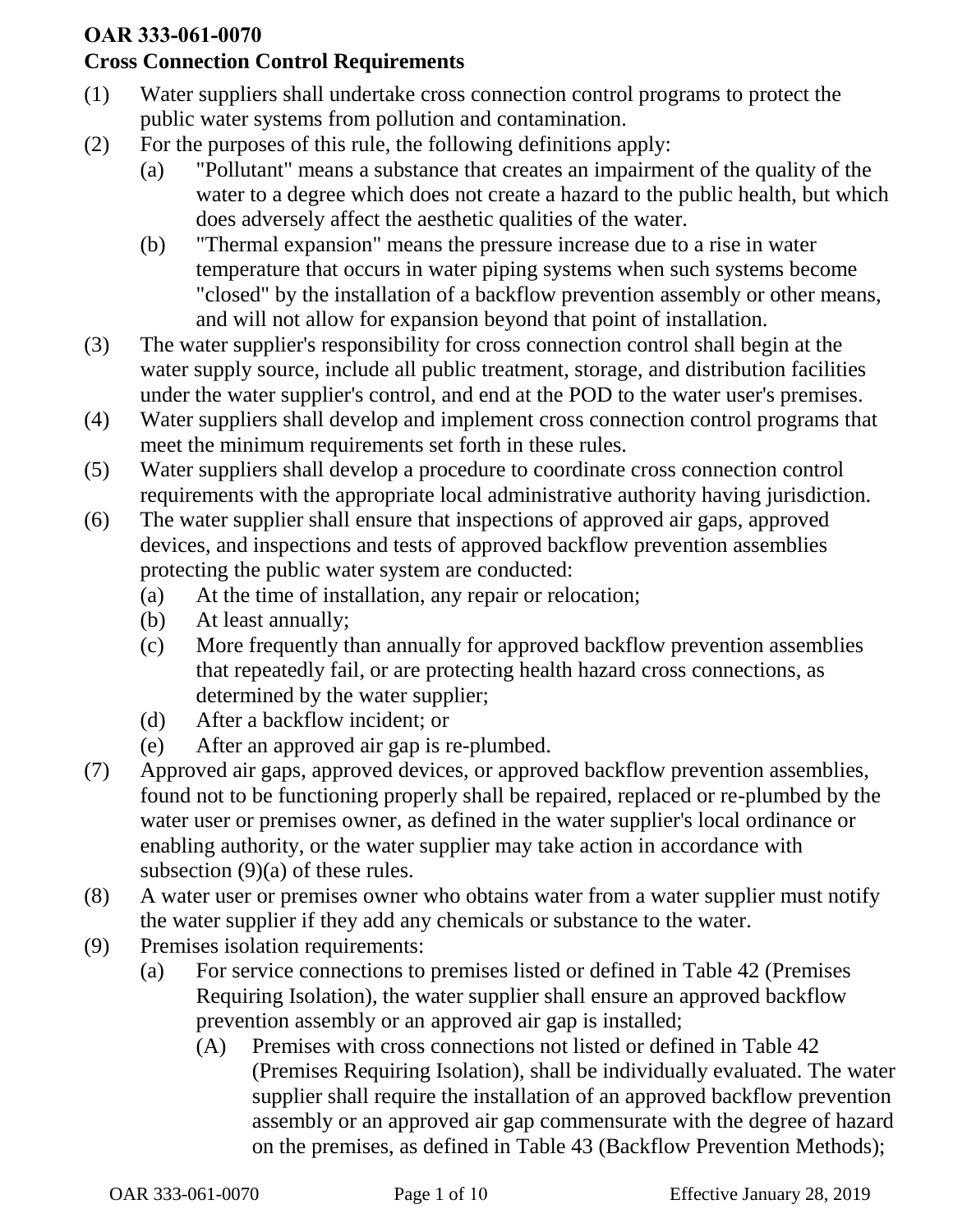- (B) In lieu of premise isolation, the water supplier may accept an in-premises approved backflow prevention assembly as protection for the public water system when the approved backflow prevention assembly is installed, maintained and tested in accordance with these rules.
- (b) Where premises isolation is used to protect against a cross connection, the following requirements apply;
	- (A) The water supplier shall:
		- (i) Ensure the approved backflow prevention assembly is installed at a location adjacent to the service connection or POD;
		- (ii) Ensure any alternate location used must be with the approval of the water supplier and must meet the water supplier's cross connection control requirements; and
		- (iii) Notify the premises owner and water user, in writing, of thermal expansion concerns.
	- (B) The premises owner shall:
		- (i) Ensure no cross connections exist between the POD from the public water system and the approved backflow prevention assemblies, when these are installed in an alternate location; and
		- (ii) Assume responsibility for testing, maintenance, and repair of the installed approved backflow prevention assembly to protect against the hazard.
- (c) Where unique conditions exist, but not limited to, extreme terrain or pipe elevation changes, or structures greater than three stories in height, even with no actual or potential health hazard, an approved backflow prevention assembly may be installed at the POD; and
- (d) Where the water supplier chooses to use premises isolation by the installation of an approved backflow prevention assembly on a one- or two-family dwelling under the jurisdiction of the Oregon Plumbing Specialty Code and there is no actual or potential cross connection, the water supplier shall:
	- (A) Install the approved backflow prevention assembly at the POD;
	- (B) Notify the premises owner and water user in writing of thermal expansion concerns; and
	- (C) Take responsibility for testing, maintenance and repair of the installed approved backflow prevention assembly.
- (10) In community water systems, water suppliers shall implement a cross connection control program directly, or by written agreement with another agency experienced in cross connection control. The local cross connection program shall consist of the following elements:
	- (a) Local ordinance or enabling authority that authorizes discontinuing water service to premises for:
		- (A) Failure to remove or eliminate an existing unprotected or potential cross connection;
		- (B) Failure to install a required approved backflow prevention assembly;
		- (C) Failure to maintain an approved backflow prevention assembly; or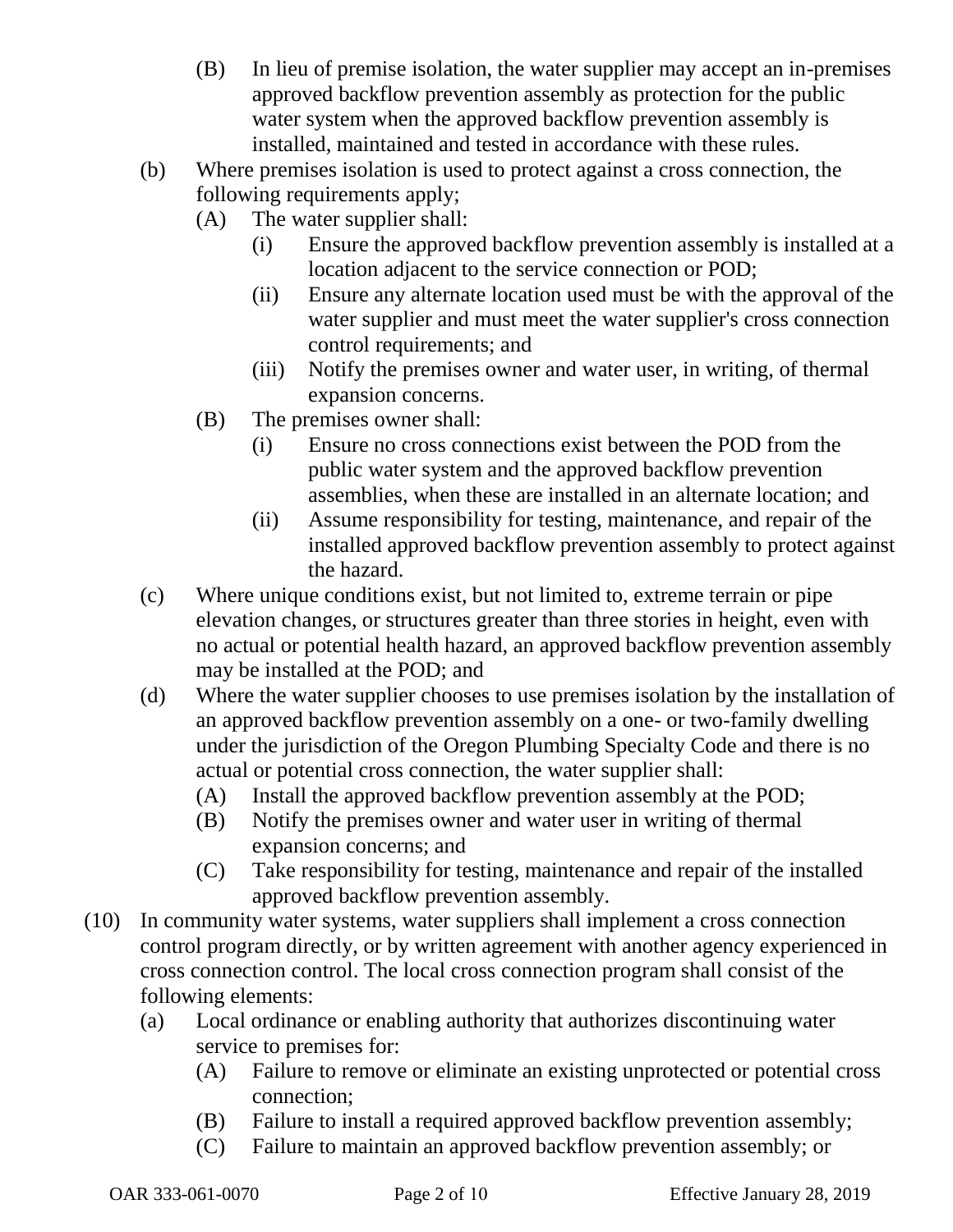- (D) Failure to conduct the required testing of an approved backflow prevention assembly.
- (b) A written program plan for community water systems with 300 or more service connections shall include the following:
	- (A) A list of premises where health hazard cross connections exist, including, but not limited to, those listed in Table 42 (Premises Requiring Isolation);
	- (B) A current list of certified cross connection control staff members;
	- (C) Procedures for evaluating the degree of hazard posed by a water user's premises;
	- (D) A procedure for notifying the water user if a non-health hazard or health hazard is identified, and for informing the water user of any corrective action required;
	- (E) The type of protection required to prevent backflow into the public water supply, commensurate with the degree of hazard that exists on the water user's premises, as defined in Table 43 (Backflow Prevention Methods);
	- (F) A description of what corrective actions will be taken if a water user fails to comply with the water supplier's cross connection control requirements;
	- (G) Current records of approved backflow prevention assemblies installed, inspections completed, backflow prevention assembly test results on backflow prevention assemblies and verification of current Backflow Assembly Tester certification; and
	- (H) A public education program about cross connection control.
- (c) The water supplier shall prepare and submit a cross connection control Annual Summary Report to the Authority, on forms provided by the Authority, before the last working day of March each year.
- (d) In community water systems having 300 or more service connections, water suppliers shall ensure at least one person is certified as a Cross Connection Control Specialist, unless specifically exempted from this requirement by the Authority.
- (11) Fees: Community water systems shall submit to the Authority an annual cross connection program implementation fee, based on the number of service connections, as follows:

| Service Connections — | Fee:   |
|-----------------------|--------|
| $15-99$ —             | \$30.  |
| $100 - 999$ —         | \$75.  |
| $1,000 - 9,999$ -     | \$200. |
| $10,000$ or more —    | \$350. |

- (a) Billing invoices will be mailed to water systems in the first week of November each year and are due by January first of the following year;
- (b) Fees are payable to Oregon Health Authority by check or money order;
- (c) A late fee of 50 percent of the original amount will be added to the total amount due and will be assessed after January 31 of each year.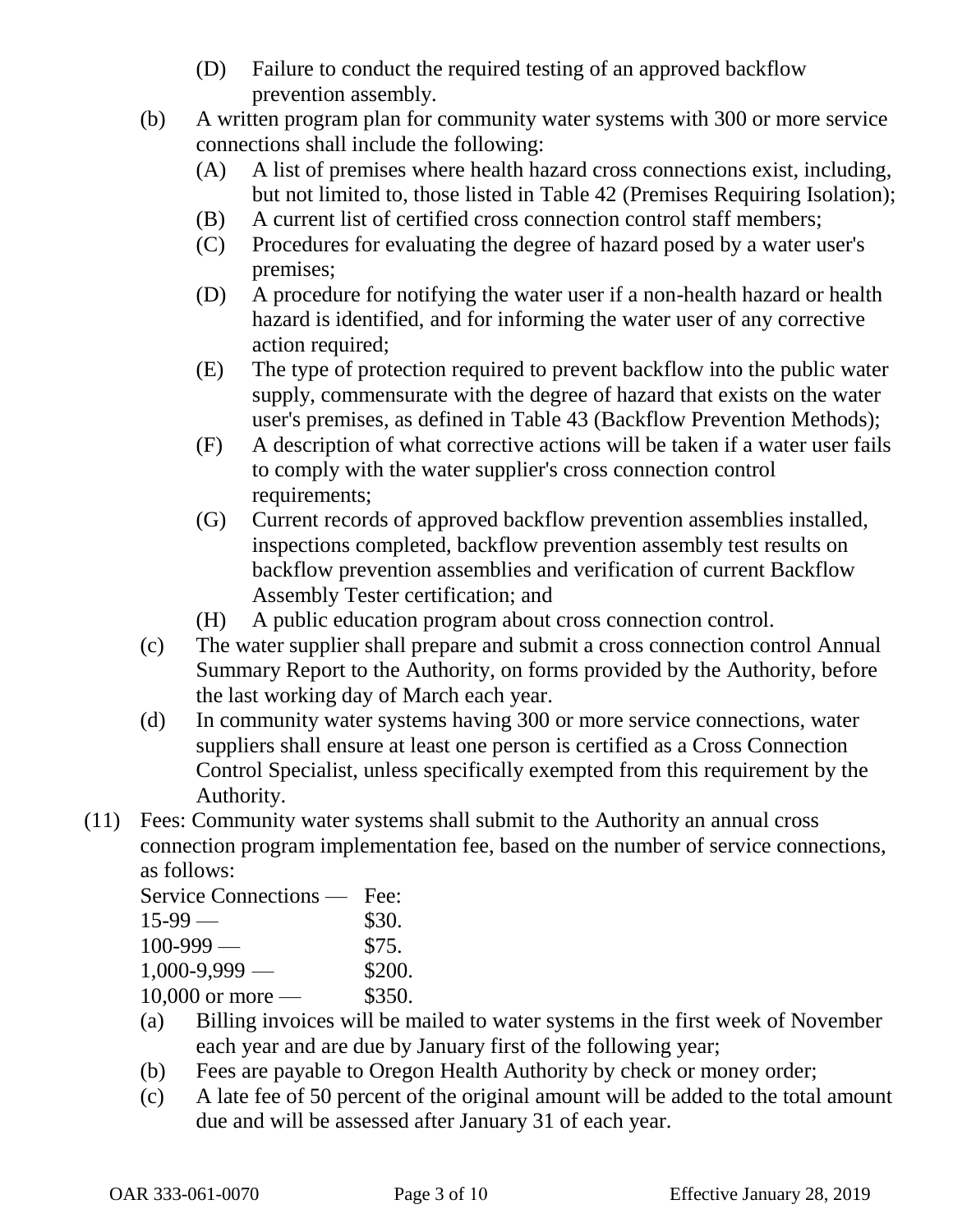- (12) In transient or NTNC water systems, the water supplier that owns or operates the system shall:
	- (a) Ensure no cross connections exist, or are isolated from the potable water system with an approved backflow prevention assembly, as required in section (13) of this rule;
	- (b) Ensure approved backflow prevention assemblies are installed at, or near, the cross connection; and
	- (c) Conduct an annual cross connection survey and inspection to ensure compliance with these rules, and test all backflow assemblies annually. All building permits and related inspections are to be made by the Department of Consumer and Business Services, Building Codes Division, as required by ORS 447.020.
- (13) Approved backflow prevention assemblies and devices required under these rules shall be approved by the University of Southern California, Foundation for Cross-Connection Control and Hydraulic Research, or other equivalent testing laboratories approved by the Authority.
- (14) Backflow prevention assemblies installed before the effective date of these rules that were approved at the time of installation, but are not currently approved, shall be permitted to remain in service provided the assemblies are not moved, the piping systems are not significantly remodeled or modified, the assemblies are properly maintained, and they are commensurate with the degree of hazard they were installed to protect. The assemblies must be tested at least annually and perform satisfactorily to the testing procedures set forth in these rules.
- (15) Tests performed by Authority-certified Backflow Assembly Testers shall be in conformance with procedures established by the University of Southern California, Foundation for Cross Connection Control and Hydraulic Research, Manual of Cross-Connection Control, 10th Edition, or other equivalent testing procedures approved by the Authority.
- (16) Backflow prevention assemblies shall be tested by Authority-certified Backflow Assembly Testers, except as otherwise provided for journeyman plumbers or apprentice plumbers in OAR 333-061-0072 of these rules (Backflow Assembly Tester Certification). The Backflow Assembly Tester must produce three copies of all test reports. One copy must be maintained in the Tester's permanent records, one copy must be provided to the water user or property owner, and one copy must be provided to the water supplier.
	- (a) Test reports must be provided within 10 working days; and
	- (b) The test reports must be in a manner and form acceptable to the water supplier.
- (17) All approved backflow prevention assemblies subject to these rules shall be installed in accordance with OAR 333-061-0071 and the Oregon Plumbing Specialty Code.
- (18) The Authority shall establish an advisory board for cross connection control issues consisting of not more than nine members, and including representation from the following:
	- (a) Oregon licensed Plumbers;
	- (b) Authority certified Backflow Assembly Testers;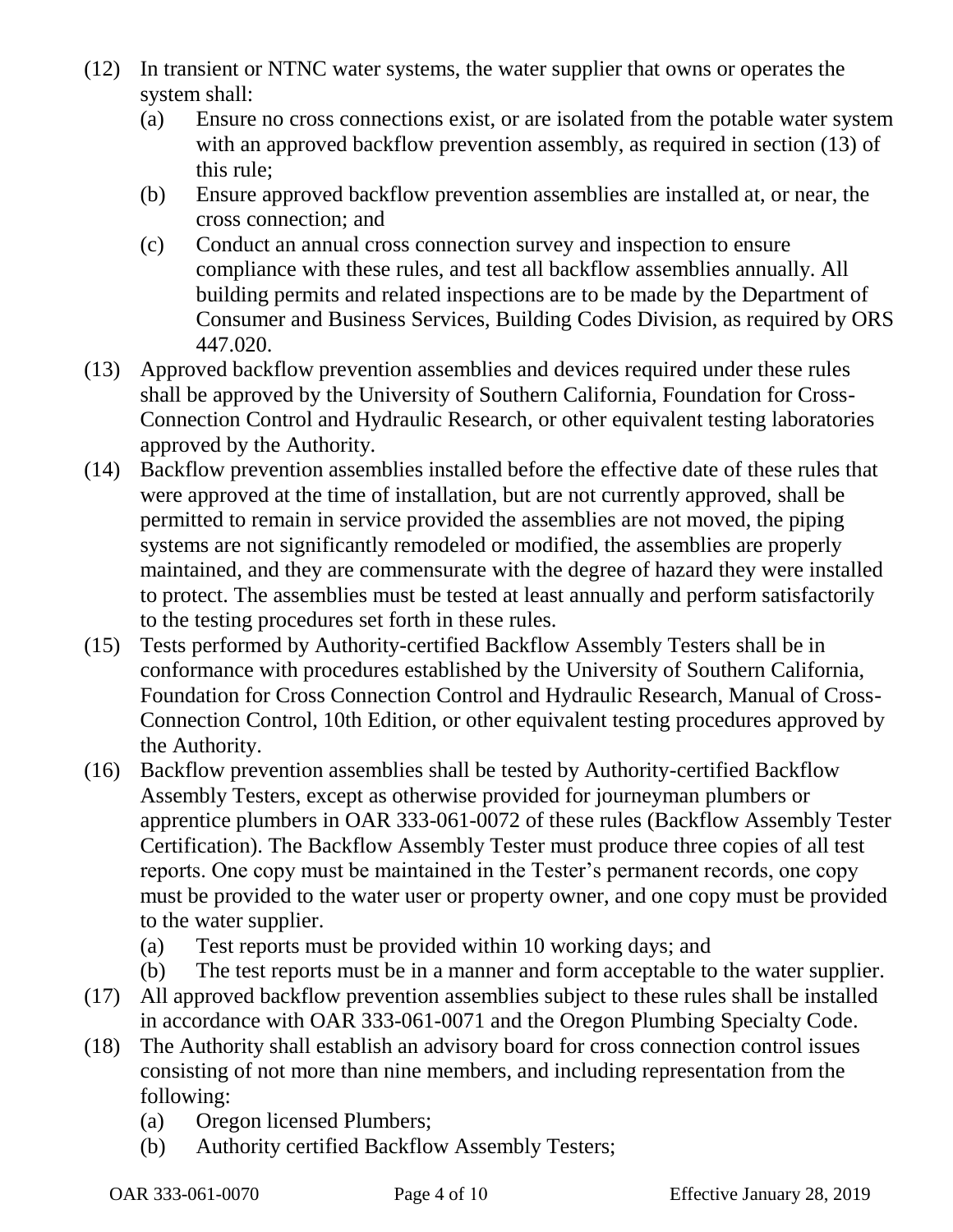- (c) Authority certified Cross Connection Specialists;
- (d) Water Suppliers;
- (e) The general public;
- (f) Authority certified Instructors of Backflow Assembly Testers or Cross Connection Specialists;
- (g) Backflow assembly manufacturers or authorized representatives;
- (h) Engineers experienced in water systems, cross connection control or backflow prevention; and
- (i) Oregon certified Plumbing Inspectors.

| Table 42                                                                                                                                                                     |
|------------------------------------------------------------------------------------------------------------------------------------------------------------------------------|
| <b>High Hazard Table</b>                                                                                                                                                     |
| (Premises Requiring Isolation* by an Approved Air Gap or a Reduced Pressure Principle                                                                                        |
| Type of Assembly Health Hazard)                                                                                                                                              |
| Agricultural (for example, farms, dairies)                                                                                                                                   |
| Beverage bottling plants**                                                                                                                                                   |
| Car washes                                                                                                                                                                   |
| Chemical plants                                                                                                                                                              |
| Commercial laundries and dry cleaners                                                                                                                                        |
| Premises where both reclaimed and potable water are used                                                                                                                     |
| Film processing plants                                                                                                                                                       |
| Food processing plants                                                                                                                                                       |
| Medical centers (for example, hospitals, medical clinics, nursing homes, veterinary<br>clinics, dental clinics, blood plasma centers)                                        |
| Premises with irrigation systems that use the water supplier's water with chemical<br>additions (for example, parks, playgrounds, golf courses, cemeteries, housing estates) |
| Laboratories                                                                                                                                                                 |
| Metal plating industries                                                                                                                                                     |
| Mortuaries                                                                                                                                                                   |
| Petroleum processing or storage plants                                                                                                                                       |
| Piers and docks                                                                                                                                                              |
| Radioactive material processing plants and nuclear reactors                                                                                                                  |
| Wastewater lift stations and pumping stations                                                                                                                                |
| Wastewater treatment plants                                                                                                                                                  |
| Premises with piping under pressure for conveying liquids other than potable water and<br>the piping is installed in proximity to potable water piping                       |
| Premises with an auxiliary water supply that is connected to a potable water supply                                                                                          |
| Premises where the water supplier is denied access or restricted access for survey                                                                                           |
| Premises where the water is being treated by the addition of chemical or other additives                                                                                     |

\* Refer to OAR 333-061-0070(8) premises isolation requirements.

\*\* A DC could be used if the water supplier determines there is only a non-health hazard at a beverage bottling plant.

| Table 43                           |                          |  |
|------------------------------------|--------------------------|--|
| <b>Backflow Prevention Methods</b> |                          |  |
| <b>Used For Premises Isolation</b> |                          |  |
| DEGREE OF IDENTIFIED HAZARD        |                          |  |
| Non-Health Hazard, Low Risk        | Health Hazard, High Risk |  |
| (Pollutant)                        | (Contaminant)            |  |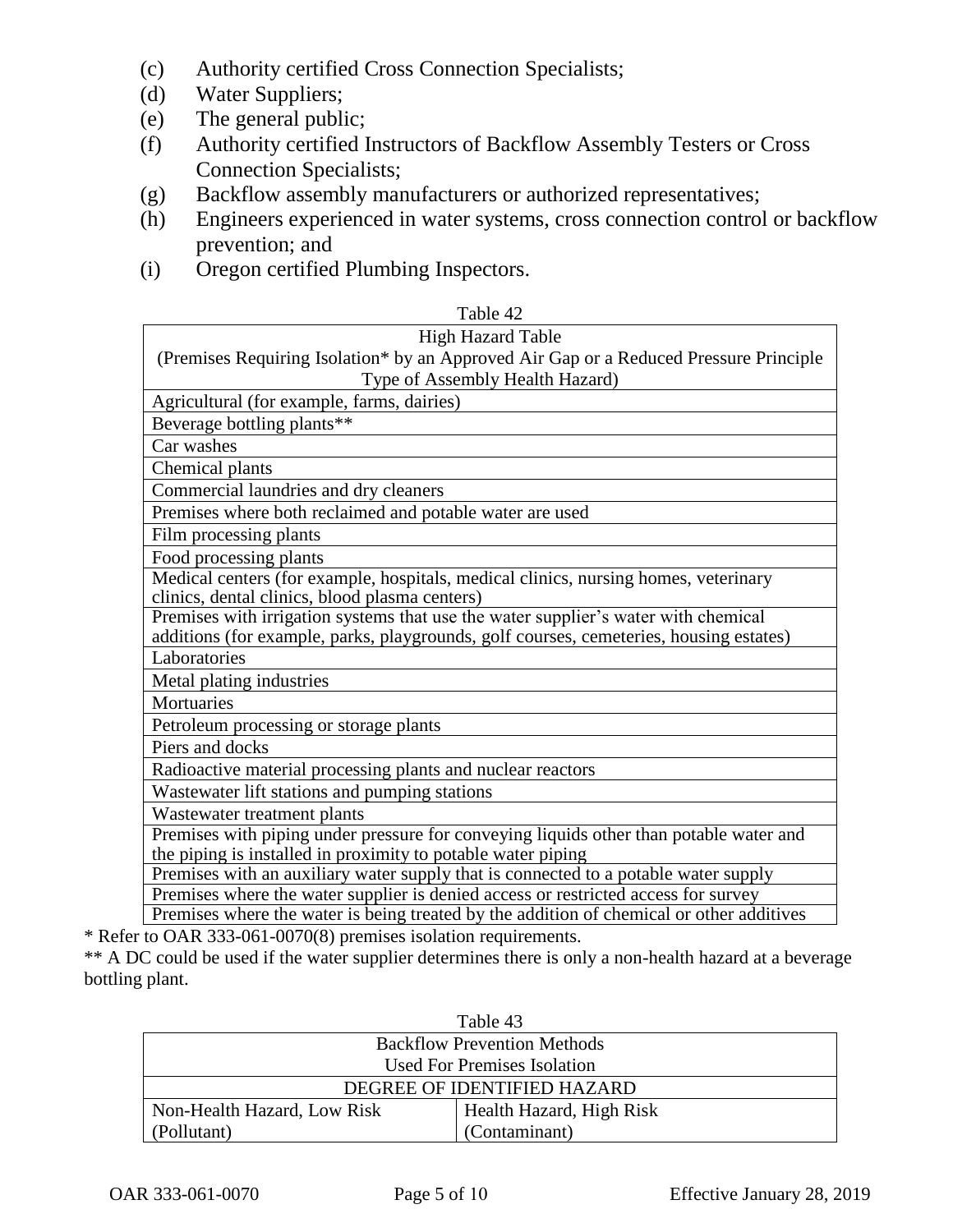| Backsiphonage or Backpressure              | <b>Backsiphonage or Backpressure</b>         |
|--------------------------------------------|----------------------------------------------|
| Air Gap                                    | Air Gap                                      |
| <b>Reduced Pressure Principle Backflow</b> | <b>Reduced Pressure Principle Backflow</b>   |
| Prevention Assembly (RP)                   | Prevention Assembly (RP)                     |
| <b>Reduced Pressure Principle-Detector</b> | Reduced Pressure Principle-Detector Backflow |
| <b>Backflow Prevention Assembly</b>        | Prevention Assembly (RPDA)                   |
| (RPDA)                                     |                                              |
| Double Check Valve Backflow                |                                              |
| Prevention Assembly (DC)                   |                                              |
| Double Check-Detector Backflow             |                                              |
| Prevention Assembly (DCDA)                 |                                              |

Stat. Auth.: ORS 448.131 Stats. Implemented: ORS 448.131, 448.150, 448.278 & 448.279

## **333-061-0071**

## **Backflow Prevention Assembly Installation and Operation Standards**

- (1) Any approved backflow prevention assembly required by OAR 333-061-0070 shall be installed in a manner that:
	- (a) Facilitates its proper operation, maintenance, inspection, and in-line testing using standard installation procedures approved by the Authority, such as, but not limited to, University of Southern California, Manual of Cross-Connection Control, 10th Edition, the Pacific Northwest Section American Water Works Association, Cross Connection Control Manual, 7th Edition, or the local administrative authority having jurisdiction;
	- (b) Precludes the possibility of continuous submersion of an approved backflow prevention assembly, and precludes the possibility of any submersion of the relief valve on a RP; and
	- (c) Maintains compliance with all applicable safety regulations and the Oregon Plumbing Specialty Code.
- (2) For premises isolation installation:
	- (a) The approved backflow prevention assembly shall be installed at a location adjacent to the service connection or POD; or
	- (b) Any alternate location must be with the advance approval of the water supplier and must meet the water supplier's cross connection control requirements; and
	- (c) The premises owner shall ensure no cross connections exist between the POD from the public water system and the approved backflow prevention assembly.
- (3) Bypass piping installed around any approved backflow prevention assembly must be equipped with an approved backflow prevention assembly to:
	- (a) Afford at least the same level of protection as the approved backflow prevention assembly being bypassed; and
	- (b) Comply with all requirements of these rules.
- (4) All Oregon Plumbing Specialty Code approved residential multi-purpose fire suppression systems constructed of potable water piping and materials do not require a backflow prevention assembly.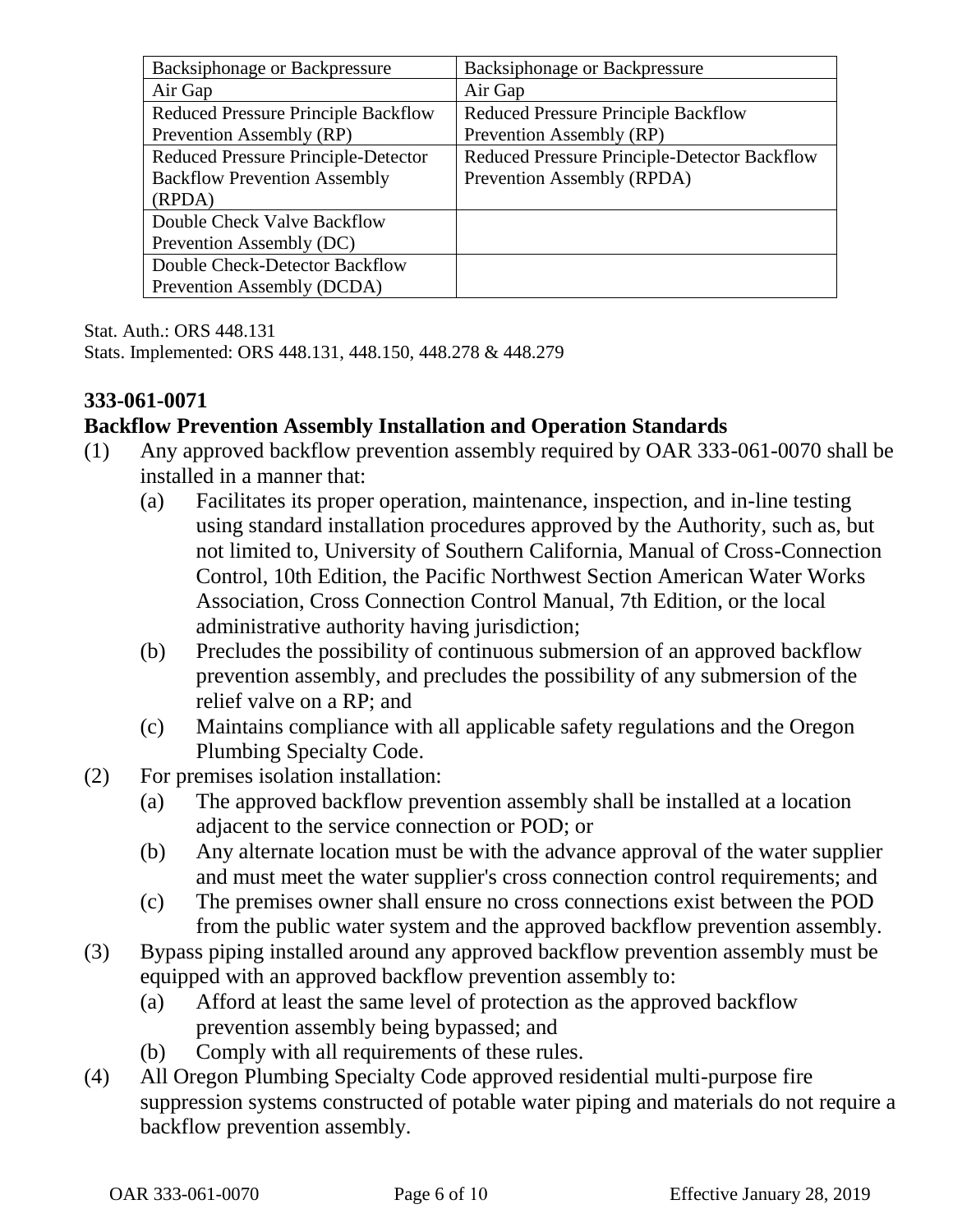- (5) Stand-alone fire suppression systems, being a piping system within a premises intended to only serve as a fire protection system separated from the potable water system, shall be protected commensurate with the degree of hazard, as defined in Table 43 (Backflow Prevention Methods).
- (6) Stand-alone irrigation systems shall be protected commensurate with the degree of hazard, as defined in Table 43 (Backflow Prevention Methods).
- (7) A RP or RPDA:



- (a) Shall conform to bottom and side clearances when the assembly is installed inside a building. Access doors may be provided on the top or sides of an above-ground vault;
- (b) Shall always be installed horizontally, never vertically, unless they are specifically approved for vertical installation;
- (c) Shall always be installed above the 100 year (1 percent) flood level unless approved by the appropriate local administrative authority having jurisdiction;
- (d) Shall never have extended or plugged relief valves;
- (e) Shall be protected from freezing when necessary;
- (f) Shall be provided with an approved air gap drain;
- (g) Shall not be installed in an enclosed vault or box unless a bore-sighted drain to daylight is provided where there is an unrestricted straight-line opening in the enclosure that vents to grade, and is sized and constructed to adequately drain the full flow discharge from the reduced pressure principle backflow prevention assembly thus preventing any potential for submersion of the assembly;
- (h) May be installed with reduced clearances if the pipes are two inches in diameter or smaller, are accessible for testing and repairing, and approved by the appropriate local administrative authority having jurisdiction;
- (i) Shall not be installed at a height greater than five feet unless there is a permanently installed platform meeting Oregon Occupational Safety and Health Administration (OR-OSHA) standards to facilitate servicing the assembly; and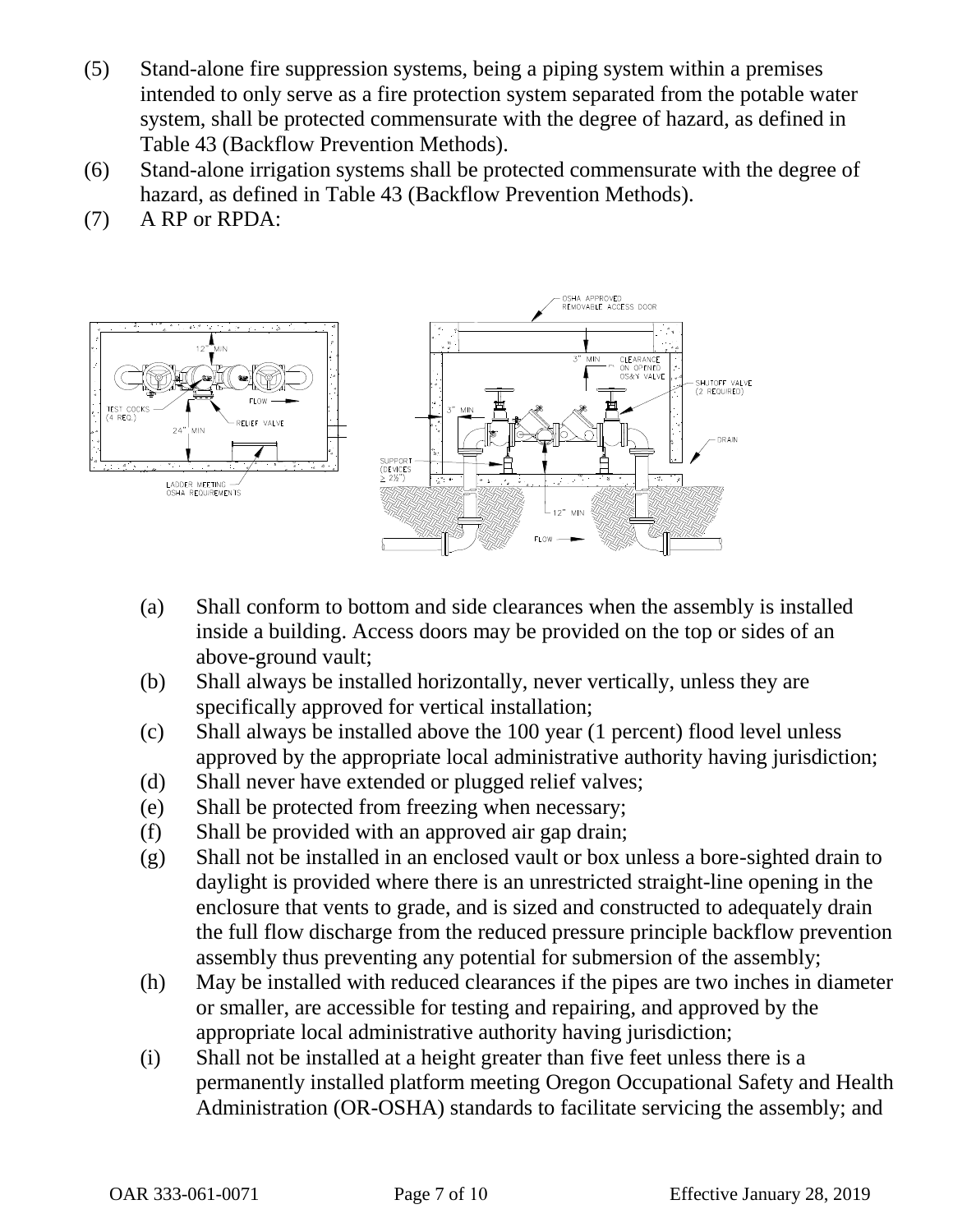- (j) Be used to protect against a non-health hazard or health hazard for backsiphonage or backpressure conditions.
- (8) A DC or DCDA:



- (a) Shall conform to bottom and side clearances when the assembly is installed inside a building;
- (b) May be installed vertically as well as horizontally provided the assembly is specifically listed for that orientation in the Authority's Approved Backflow Prevention Assembly List.
- (c) May be installed below grade in a vault, provided that water-tight fitted plugs or caps are installed in the test cocks, and the assembly shall not be subject to continuous immersion;
- (d) Shall not be installed at a height greater than five feet unless there is a permanently installed platform meeting Oregon Occupational Safety and Health Administration (OR-OSHA) standards to facilitate servicing the assembly;
- (e) May be installed with reduced clearances if the pipes are two inches in diameter or smaller, provided that they are accessible for testing and repairing, and approved by the appropriate local administrative authority having jurisdiction;
- (f) Shall have adequate drainage provided except that the drain shall not be directly connected to a sanitary or storm water drain. Installers shall check with the water supplier and appropriate local administrative authority having jurisdiction for additional requirements;
- (g) Shall be protected from freezing when necessary; and
- (h) Be used to protect against non-health hazards under backsiphonage and backpressure conditions.
- (9) A PVB or SVB shall:

Figure 3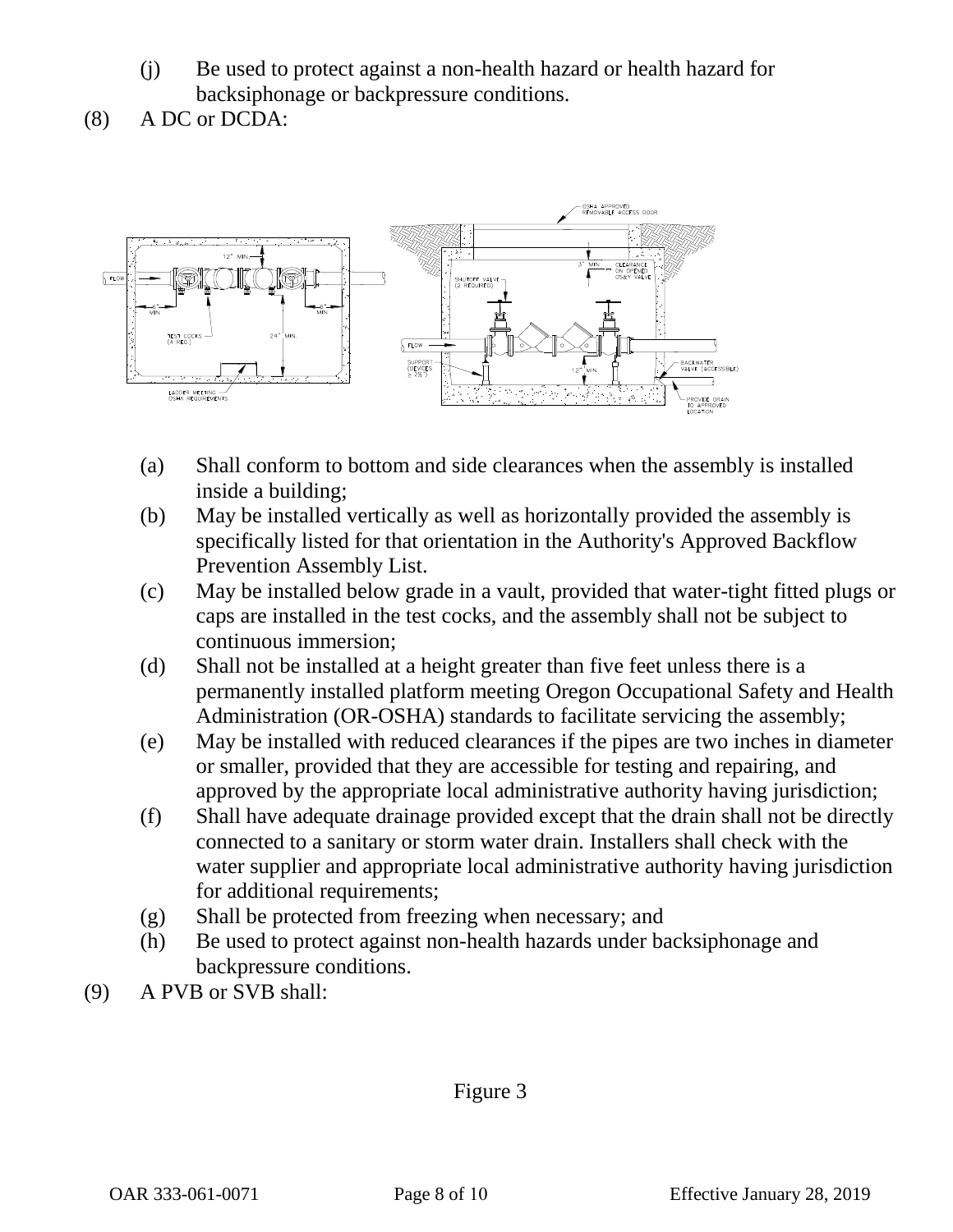

- (a) Be installed where occasional water discharge from the assembly caused by pressure fluctuations will not be objectionable;
- (b) Have adequate spacing available for maintenance and testing;
- (c) Not be subject to flooding;
- (d) Be installed a minimum of 12 inches above the highest downstream piping and outlets;
- (e) Have absolutely no means of imposing backpressure by a pump or other means. The downstream side of the PVB or SVB may be maintained under pressure by a valve; and
- (f) Be used to protect against backsiphonage only, not backpressure.
- (10) An Atmospheric Vacuum Breaker (AVB) shall:



- (a) Have absolutely no means of shut-off on the downstream or discharge side of the AVB;
- (b) Not be installed in dusty or corrosive atmospheres;
- (c) Not be installed where subject to flooding;
- (d) Be installed a minimum of six inches above the highest downstream piping and outlets;
- (e) Be used intermittently;
- (f) Have product and material approval under the Oregon Plumbing Specialty Code for non-testable devices.
- (g) Not be pressurized for more than 12 hours in any 24-hour period; and
- (h) Be used to protect against backsiphonage only, not backpressure.